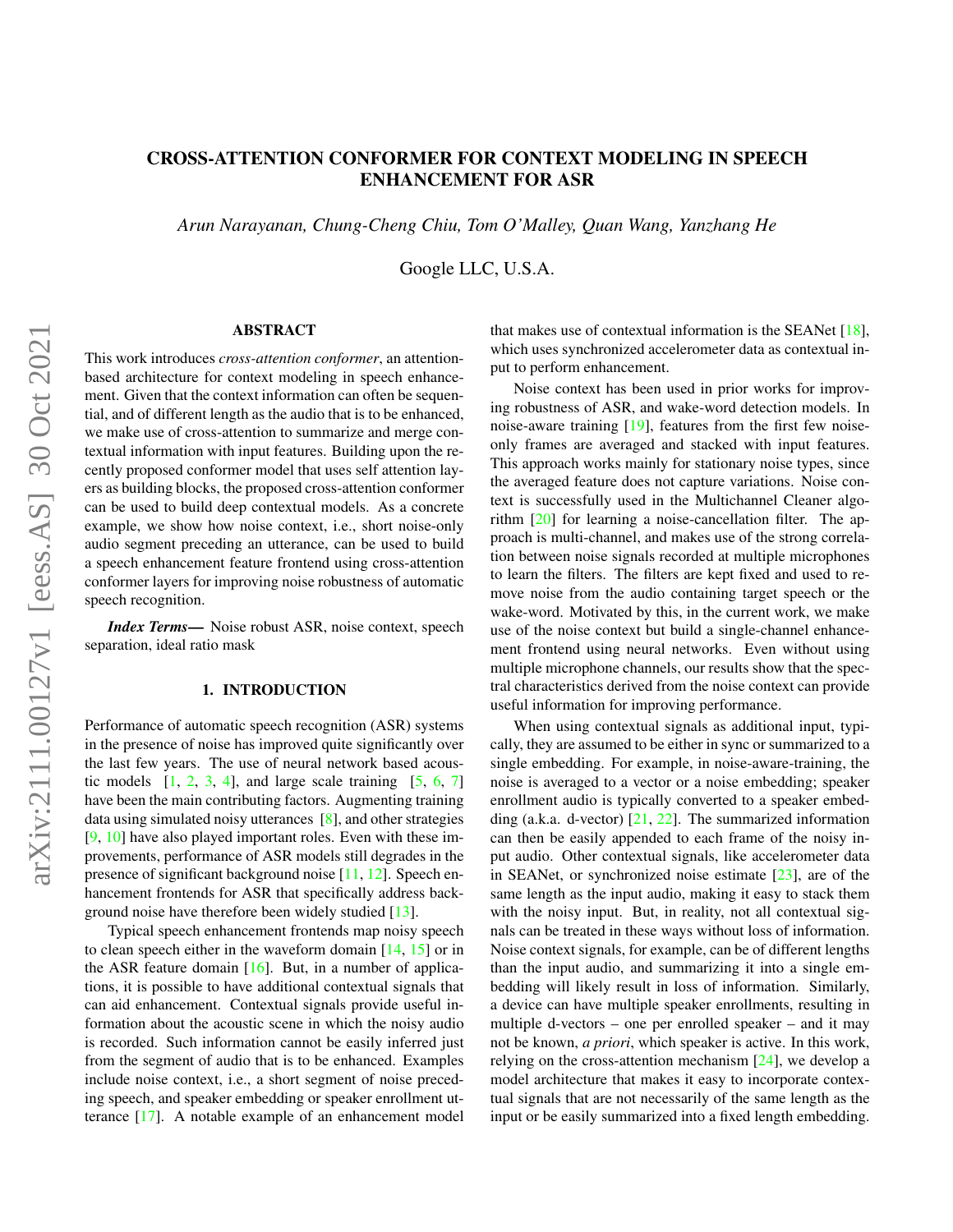Attention-based sequence-to-sequence models are now the leading architecture for building speech applications  $[25, 26, 27, 28, 14]$  $[25, 26, 27, 28, 14]$  $[25, 26, 27, 28, 14]$  $[25, 26, 27, 28, 14]$  $[25, 26, 27, 28, 14]$  $[25, 26, 27, 28, 14]$  $[25, 26, 27, 28, 14]$  $[25, 26, 27, 28, 14]$  $[25, 26, 27, 28, 14]$ . Most models use multiple layers of self-attention blocks to encode acoustic features into a hidden representation. For ASR, the encoded features are then decoded to word sequences using recurrent transducers [\[29\]](#page-7-5) or attention-based models [\[30\]](#page-7-6). Attention-based decoders are LSTM-based [\[30\]](#page-7-6), or themselves use blocks of selfattention and cross-attention [\[31\]](#page-7-7). Cross-attention allows the decoder layers to attend to encoded acoustic features when predicting the sequence of word tokens. While prior work on cross-attention-based models have mainly used the standard transformer architecture [\[31,](#page-7-7) [32\]](#page-7-8), the recently proposed conformer architecture [\[25\]](#page-7-1) for self-attention has been shown to work well when processing acoustic features. In this work, we propose extending the conformer architecture to build cross-attention blocks for incorporating contextual information.

Using noise-context modeling as an example of context modeling in speech enhancement, we show that conformerbased cross-attention blocks can be used to obtain significant improvements in performance in noisy conditions, in terms of word error rate (WER). When using a large-scale state-ofthe-art ASR system [\[33\]](#page-7-9), using noise context improves WERs by  $9\% - 28\%$  relative to the noisy baseline, and  $5\% - 19\%$ , relative to a model that does not use noise context. Since this work specifically focuses on ASR, the enhancement frontend operates directly in the feature domain without the need to reconstruct audio in the waveform space. But the presented models can be readily used for speech enhancement in the waveform domain for improving speech quality.

The rest of the paper is organized as follows. In Section [2](#page-1-0) we present the cross-attention conformer and various modeling choices when constructing the layer. Section [3](#page-3-0) presents our experimental setup, which is followed by results in Section [4.](#page-4-0) Conclusions and a discussion of future work are presented in Section [5.](#page-5-0)

## <span id="page-1-0"></span>2. CROSS-ATTENTION CONFORMER

A block diagram of the proposed cross-attention conformer is shown in Fig. [2.](#page-2-0) Similar to a conformer layer, which is shown in Fig. [1,](#page-1-1) the cross-attention conformer layer consists of blocks of feed-forward modules and convolutional modules. Motivated by the use of cross-attention for summarizing speaker information in [\[17\]](#page-6-16), the proposed model replaces multi-headed self-attention with multi-headed cross-attention modules, and uses an additional feature-wise linear modulation layer [\[34\]](#page-7-10) to merge context features with input features. These modules are described in detail in the following subsections.

<span id="page-1-1"></span>

Fig. 1: *Conformer architecture that uses convolution and selfattention.*

## 2.1. Conformer

As shown in Fig. [1,](#page-1-1) a conformer layer consists of a sequence of a half-step feed-forward module, a convolutional module, a self-attention module, and a final half-step feed-froward module. The architecture combines convolution and self-attention to capture short-term and longer term interactions in the input features, respectively. Overall, we very closely follow the architecture introduced in  $[25]$ , with minor modifications outlined in [\[4\]](#page-6-3). Specifically, unlike [\[25\]](#page-7-1), the convolutional module appears before the self-attention module, which enables the self-attention blocks to not use relative positional embedding [\[35\]](#page-7-11), since it can be partly captured by temporal convolution [\[36\]](#page-7-12). The attention block uses multi-headed selfattention (without relative positional embedding). The convolutional block uses point-wise convolution, gated linear units, 1-D depth-wise convolution, and group normalization. There are residual connections between each block, and layer normalization before each processing block, and after the final half-step feed-forward module.

To build a conformer-based model, the conformer block can be stacked to extract an encoded feature representation, which can then be used to estimate the target of interest.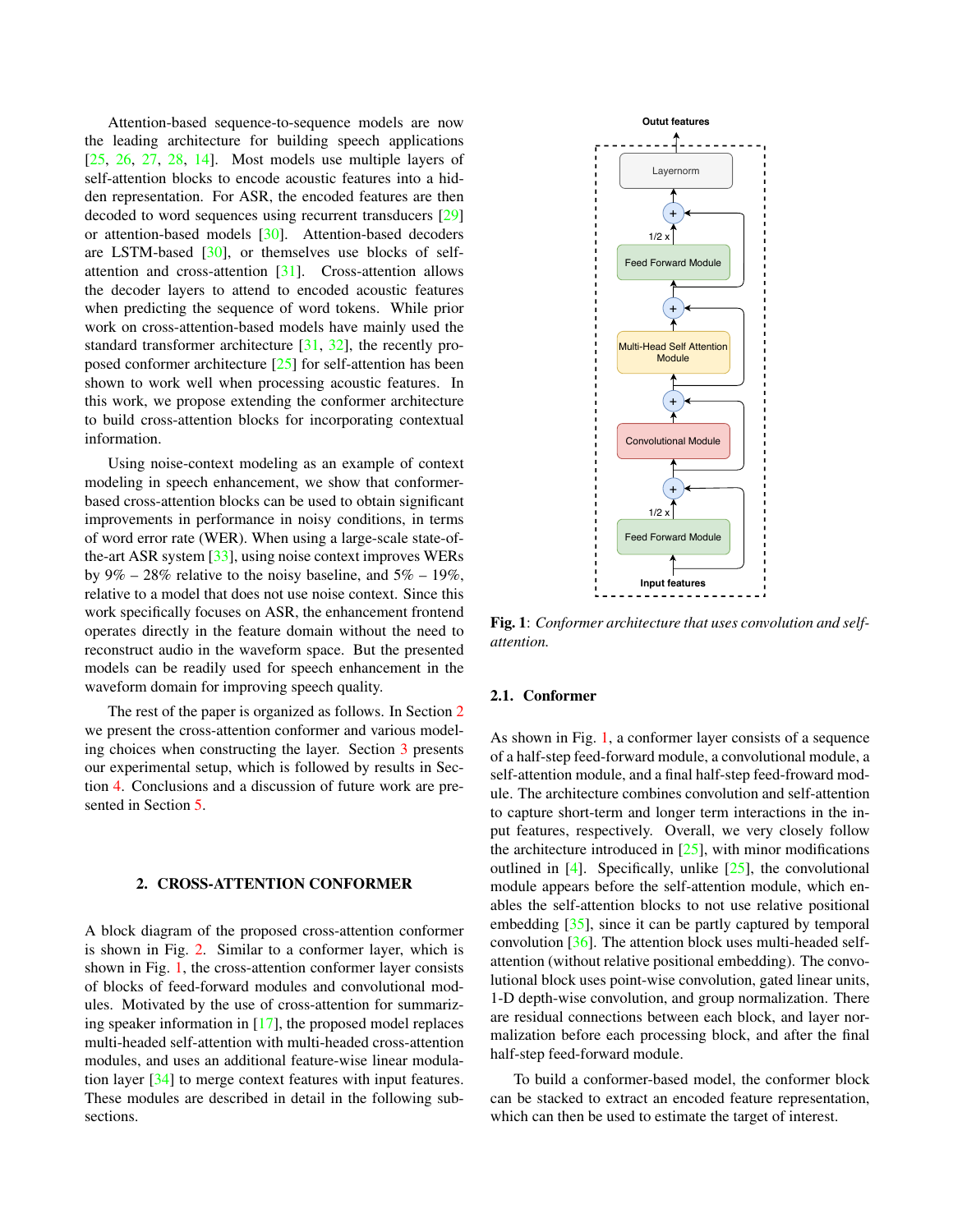### <span id="page-2-1"></span>2.2. Cross-attention Conformer block

<span id="page-2-0"></span>

Fig. 2: *The proposed cross-attention conformer layer that extends the conformer layer to make use auxiliary inputs.*

Apart from the input features, the cross-attention conformer also receives context features as auxiliary input. Similar to the first few modules of a conformer, both input features and auxiliary features are first processed through half-step feed-forward modules, and convolutional modules. This is followed by a multi-headed cross-attention module that uses the processed input features to derive the *query* vector, and the processed auxiliary features to derive the *key* and *value* vectors [\[37,](#page-7-13) [24\]](#page-7-0). The goal of this first cross-attention block is to summarize the context features independently for each frame of the processed input feature. This allows the model to learn a weighted combination of the frames of the noise context features for each input frame to be enhanced. The summarized noise context features are essentially inputframe-specific noise embeddings. Unlike prior work that computes a single noise embedding to be used by every input frame [\[19\]](#page-6-18), computing input-frame-specific noise embeddings allow the model to better handle non-stationary noise types that have a lot of temporal variations and cannot be easily summarized using a single embedding vector.

The first cross-attention module is followed by a merge operation, that combines the context features with the input features using feature-wise linear modulation (FiLM) [\[34\]](#page-7-10):

$$
FiLM(x, y) = r(y) \odot x + h(y). \tag{1}
$$

Here, r and h are affine transforms, and x and y are the inputs to the FiLM layer.  $\odot$  stands for pointwise multiplication. FiLM has been shown in prior work to be more expressive when combining multiple feature representations as opposed to the simpler weighted combination.

The FiLM layer is followed by another cross-attention layer that merges the input features, which are again used as query vectors, and the output of the FiLM layer, which is used to derive the key and value vectors. The goal of the second cross-attention is to learn longer-term interactions in the processed feature, similar to the self-attention block in a conformer.

In Sec. [4,](#page-4-0) we present ablations that show the benefit of the FiLM module and the second cross-attention module.

Similar to the conformer, each processing module starts with a layer norm; there are residual connections between the modules. When not using FiLM and a second cross-attention layer, residual connections act as a simple mechanism to combine the summarized context features from the output of the first cross-attention module with the input features.

Mathematically, a cross-attention conformer layer transforms its input features,  $x$ , and context features,  $n$ , to output features, y, as follows:

$$
\tilde{x} = x + \frac{1}{2} \text{FFN}(x), \tilde{n} = n + \frac{1}{2} \text{FFN}(n),
$$
\n
$$
x' = \tilde{x} + \text{Conv}(\tilde{x}), n' = \tilde{n} + \text{Conv}(\tilde{n}),
$$
\n
$$
x'' = x' + \text{MHCA}(x', n'),
$$
\n
$$
x''' = x' \odot r(x'') + h(x''),
$$
\n
$$
x'''' = x' + \text{MHCA}(x', x'''),
$$
\n
$$
y = \text{LayerNorm}(x'''' + \frac{1}{2} \text{FFN}(x'''')).
$$

Here, FFN, Conv, and MHCA, stand for feed-forward module, convolution module and multi-headed cross-attention module, respectively.

Cross-attention conformer blocks can be stacked to learn deeper representations. In practice, as we describe in the following section, we typically use conformer blocks that independently process input features and context features; the cross-attention layers operate on the encoded features and the encoded context. When stacking multiple cross-attention layers, the encoded context is passed as auxiliary input to each of those layers.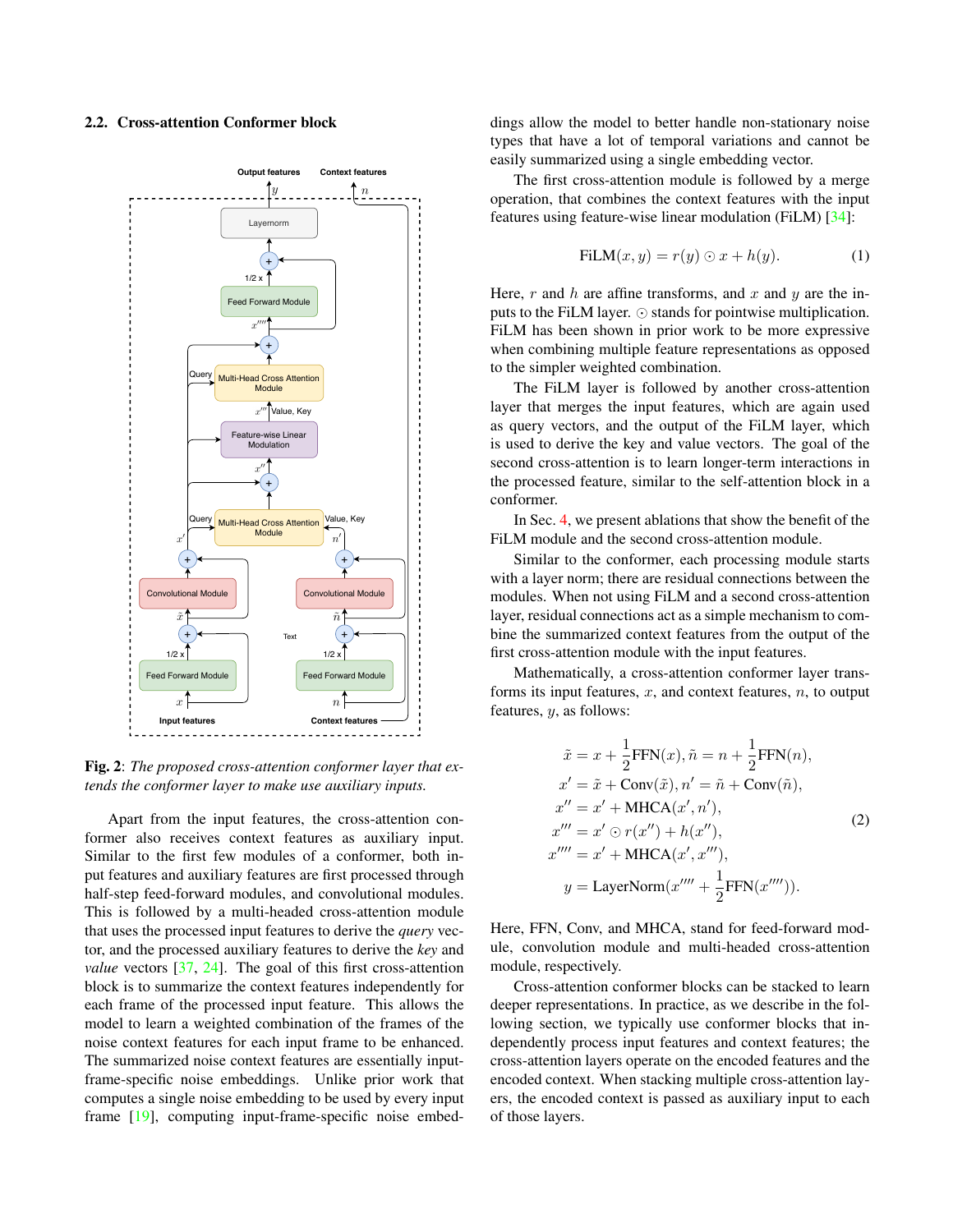### 3. EXPERIMENTAL SETTINGS

# <span id="page-3-0"></span>3.1. Data

All of our models are trained on a combination of 281k utterances from the Librispeech training set [\[38\]](#page-7-14) and 1, 916k utterances from an internal, vendor collected dataset. The noisy utterances are generated using a room simulator [\[8\]](#page-6-7), with signal-to-noise (SNR) ratio ranging from  $-10$  dB to 30 dB. Noise is sampled from internally collected noise snippets that simulate conditions like cafe, kitchen, and cars, and freely available noise sources from Getty<sup>[1](#page-3-1)</sup> and YouTube Audio Library<sup>[2](#page-3-2)</sup>. Room configurations have reverberation times (T60) ranging from 0 msec to 900 msec. We generate multiple copies of the data under different mixing conditions in order to model enough combinations of clean speech, background noise, and room-configuration.

A 6-second noise-only segment preceding a query is assumed to be available to model noise context. This is simulated during training by choosing longer segments of noise compared to target queries <sup>[3](#page-3-3)</sup>.

For evaluations, we use 3 groups of noisy sets:

- The first group is created by mixing the test-clean subset of Librispeech with similar, but held-out, noise segments as the training set. 3 subsets, at SNRs −5 dB, 0 dB, and 5 dB, are constructed. There are ∼2.6k utterances in each subset.
- The second group is created using a held-out vendorcollected test set, which was re-recorded in a room using a mouth simulator. These utterances are then mixed with re-recorded noise to simulate a movie playing in the background when a query is spoken. The utterances are mixed at SNRs, 0 dB, 6 dB, and 12 dB. There are ∼2k utterances in each subset.
- Finally, we also evaluate performance in multi-talker conditions. We mix Librispeech test-clean and testother subsets with competing speech from Librispeech and vendor collected sets at SNRs, −5 dB, 0 dB, and 5 dB. Although our model is not trained on this type of data, we expect the noise context to carry information about competing speech that the model can use for enhancement. Competing speech is also highly nonstationary; therefore, this set helps measure how well our models can generalize to previously unseen and challenging conditions. There are ∼5.5k utterances in each subset.

### 3.2. Overall architecture

The overall architecture of the model is shown in Fig. [3.](#page-3-4) It consists of an enhancement frontend and a pretrained ASR model. The enhancement frontend takes noisy input features and noise context features, and outputs enhanced features, which are then fed to the ASR model for final transcription. The ASR model and the enhancement frontend are trained independently and on disjoint training sets. Each of these modules are described in detail the following subsections.

<span id="page-3-4"></span>

Fig. 3: *A block diagram of the overall architecture. The enhancement frontend consists of speech and noise encoders, and the cross-attention encoder, each of which can have multiple layers. The ASR model takes enhanced features as input.*

#### 3.3. Enhancement frontend

#### *3.3.1. Features*

The enhancement frontend operates in the feature space, without the need to transform enhanced audio back to the time domain. As features, we use 128-dimensional log Mel spectrograms. The window size is set to 32 msec, with a hop size of 10 msec. Log Mel spectrograms are computed for both input features and noise context using the same parameters.

#### *3.3.2. Targets*

The enhancement frontend uses the ideal ratio mask (IRM) as the training target  $[16]$ . IRMs are computed using reverberant speech and reverberant noise, with the assumption that speech and noise are uncorrelated in the Mel spectral space:

$$
M(t,c) = \frac{\mathbf{X}(t,c)}{\mathbf{X}(t,c) + \mathbf{N}(t,c)}.
$$
 (3)

<span id="page-3-1"></span><sup>1</sup><https://www.gettyimages.com/about-music>

<span id="page-3-2"></span><sup>2</sup><https://youtube.com/audiolibrary>

<span id="page-3-3"></span><sup>3</sup>Some target utterances are long, e.g., in Librispeech, making it harder to choose noise segments longer than target speech. In those cases, only some initial portion of the noisy speech will have the same acoustic characteristics as the noise segment.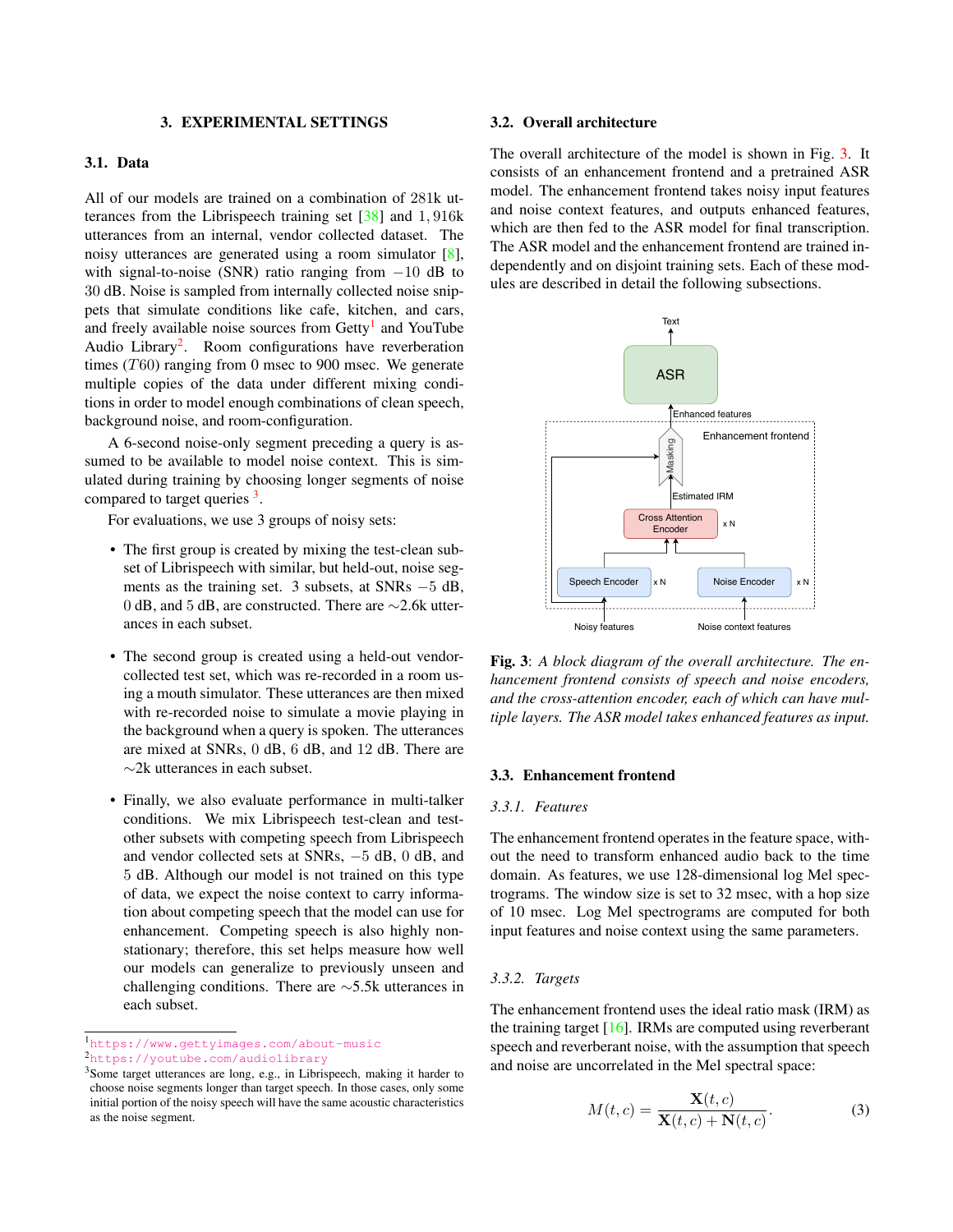Here,  $X$  and  $N$  are the reverberant speech and the reverberant noise Mel spectrograms, respectively.  $t$  and  $c$ , represent time and Mel frequency bin indices. We choose to estimate IRMs because the targets are bounded between [0, 1], simplifying the estimation process. Moreover, the ASR model we use for evaluation is trained on real and simulated reverberant data, making it relatively robust to reveberant speech. Therefore, IRMs derived using reverberant speech as the target still provide substantial gains in performance.

### *3.3.3. Loss*

The loss used during training is a combination of  $\ell_1$  and  $\ell_2$ losses between the IRM and estimated IRM,  $\hat{M}$ :

$$
\mathcal{L} = \sum_{t,c} \underbrace{|M(t,c) - \widehat{M}(t,c)|}_{\ell_1} + \underbrace{(M(t,c) - \widehat{M}(t,c))^2}_{\ell_2}.
$$
 (4)

## *3.3.4. Inference*

During inference, the estimated IRM is scaled and floored to reduce speech distortion at the expense of reduced noise suppression. This is especially important, since the ASR model is sensitive to speech distortions and non-linear frontend processing, which is one of the main challenges in improving performance of robust ASR models using enhancement frontends [\[39\]](#page-7-15). The enhanced feature is derived as:

$$
\widehat{\mathbf{X}}(t,c) = \mathbf{Y}(t,c) \odot \max(\widehat{M}(t,c),\beta)^{\alpha}.
$$
 (5)

Here, Y is the noisy Mel spectrogram,  $\hat{\mathbf{X}}$  is an estimate of the clean Mel spectrogram,  $\alpha$  and  $\beta$  are exponential mask scalar and mask floor. In our evaluations,  $\alpha$  is set 0.5, and  $\beta$  is set to 0.01. The enhanced features are log-compressed, i.e.  $log(\hat{\mathbf{X}})$ , and passed to the ASR model for evaluation.

#### *3.3.5. Enhancement model architecture*

The baseline enhancement frontend with no noise context consists of 4 conformer layers for the speech encoder, each with 512 units. The kernel size for depthwise convolution within the convolutional module of the conformer is set to 15. For the self-attention blocks, the model uses masked attention with 8 attention heads, with each frame attending to 64 frames in the past. We do not use full attention models so as to build streaming enhancement models with no right context. After the final conformer layer, a fully connected layer with sigmoid activation function maps the encoded feature to the output. The model has  $\sim$  24M parameters.

The enhancement frontend that uses noise context has 2 conformer encoder layers each to process input features and noise context independently. 2 layers of cross attention conformers then process the encoded features and context. The model dimension of the conformer layers is set to 256, so that the model has ∼19M parameters, which is comparable to the baseline model. The number of attention heads and the kernel size for convolution is the same as the baseline model.

# *3.3.6. ASR model*

The ASR model used for evaluations is an LSTM based recurrent neural net transducer [\[33\]](#page-7-9). The model is trained on ∼400k hours of speech from a varied set of domains like VoiceSearch, YouTube, Telephony, and Farfield, and consists of anonymized and hand-transcribed English utterances. The model also uses data augmentation to simulate noisy conditions during training with SNRs between 0 dB and 30 dB, and reverberation times between 0 msec and 900 msec. This model is trained using log Mel spectrogram features computed the same way as those used by the enhancement frontend. Note that the ASR model is assumed to be pre-trained in this work, independent of the enhancement frontend.

All models are trained in TensorFlow [\[40\]](#page-7-16) using the Lingvo toolkit [\[41\]](#page-7-17). We use Tensor Processing Units [\[42\]](#page-7-18) and Adam optimization [\[43\]](#page-7-19).

## 4. RESULTS

#### <span id="page-4-0"></span>4.1. Noise-context models

<span id="page-4-1"></span>Table 1: *Results using noise context models on Librispeech test-clean subset with added reverberation and background noise. The baseline model uses no enhancement frontend. E0 corresponds to a frontend that does not use noise context. E3 is the model described in Sec. [2](#page-1-0) with 2 cross-attention and the FiLM modules. E2 is model without FiLM. E1 is a model without FiLM or the second cross-attention.*

| <b>Test set</b> | <b>SNR</b> |      |      |              |
|-----------------|------------|------|------|--------------|
|                 | -5 dB      | 0 dB | 5 dB | <b>Clean</b> |
| <b>Baseline</b> | 36.5       | 22.5 | 14.0 | 6.7          |
| E0              | 33.6       | 20.4 | 13.3 | 6.7          |
| E1              | 32.2       | 19.8 | 12.9 | 6.7          |
| E2              | 31.9       | 19.6 | 12.6 | 6.7          |
| E3              | 31.8       | 19.3 | 12.7 | 6.8          |

The results on the simulated noisy Librispeech sets are shown in Tab. [1.](#page-4-1) As can be seen, all enhancement frontends improve performance across SNRs. E0, which is the frontend model that does not use any noise context, provides relative WER improvements of 7.8% at −5 dB, 9.3% at 0 dB and 4.5% at 5 dB. As one might expect, the gains are lower at higher SNRs. E3 corresponds to the model that makes use of noise context using the architecture described in Sec. [2.2.](#page-2-1) It uses the final formulation of the cross-attention conformer layer, with 2 cross-attention modules and the FiLM module. E3 improves WER by  $\sim 5\%$  relative compared to E0. Compared to the baseline, it improves WER by 12.8%, 14.1% and 9.3% at  $-5$  dB, 0 dB, and 5 dB, respectively. We also present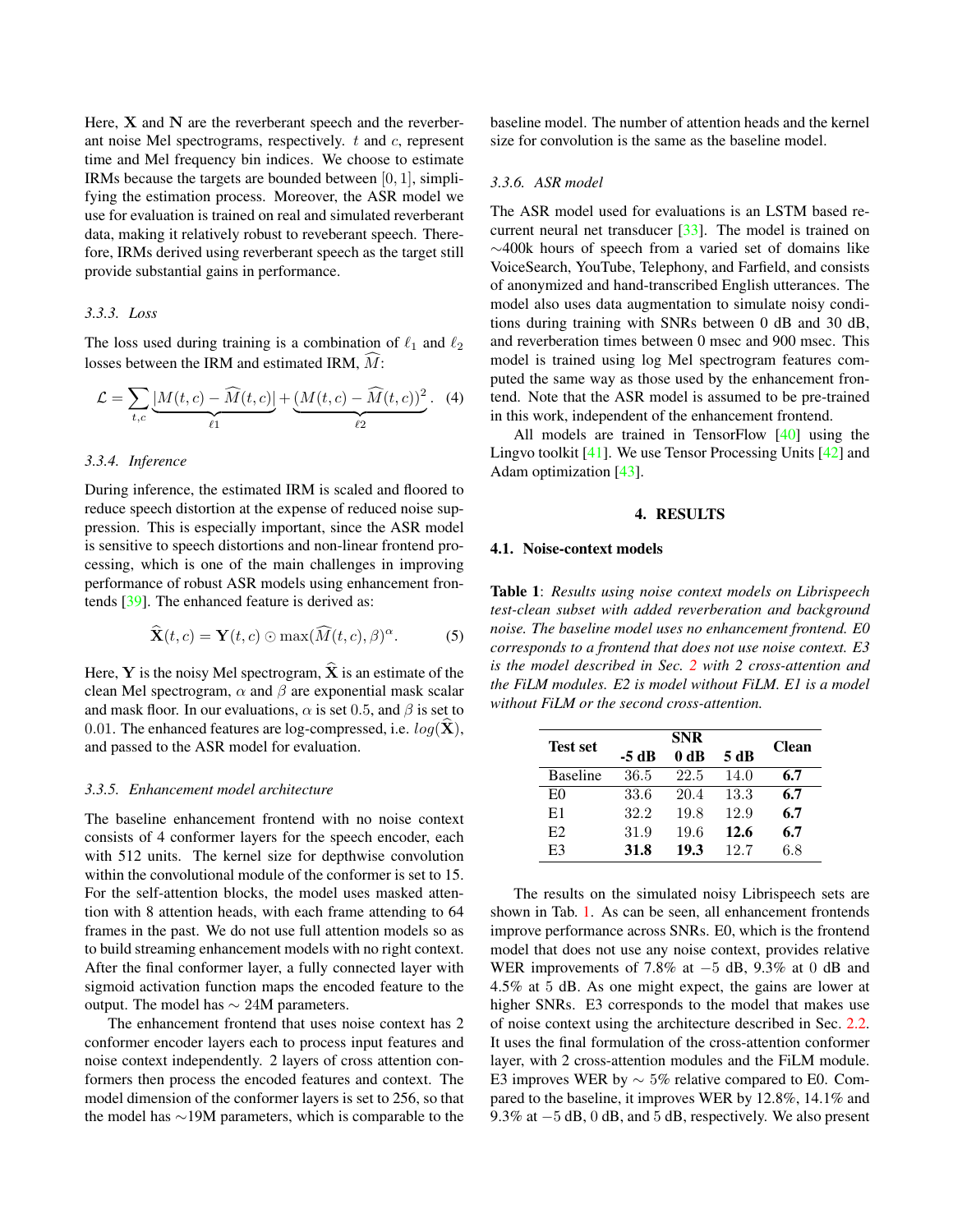results using models that do not use the FiLM module (E2), and one without FiLM or the second cross attention (E1). E1 still outperforms E0 across conditions, but is worse than both E2 and E3. The results show that using noise context via the cross-attention conformer layers improves performance. E2 and E3 perform similarly, with E3 working marginally better at −5 dB and 0 dB. As shown in the table, performance in clean conditions (test-clean subset of Librispeech) is not adversely affected by the enhancement frontend.

<span id="page-5-1"></span>Table 2: *Results using noise context models on vendor collected test sets that was re-recorded and mixed with rerecorded noise. The baseline model uses no enhancement frontend. E0 corresponds to a frontend that does not use noise context. E3 is the model described in Sec. [2](#page-1-0) with 2 crossattention and the FiLM modules. E2 is model without FiLM. E1 is a model without FiLM or the second cross-attention.*

| <b>Test set</b> | <b>SNR</b> |      |      |              |
|-----------------|------------|------|------|--------------|
|                 | 0 dB       | 6 dB | 12dB | <b>Clean</b> |
| <b>Baseline</b> | 46.3       | 19.0 | 8.6  | 2.2          |
| E <sub>0</sub>  | 42.5       | 17.3 | 7.6  | 2.1          |
| E1              | 37.0       | 15.1 | 6.4  | 2.2          |
| E2              | 35.1       | 14.2 | 6.5  | 2.4          |
| E3              | 34.6       | 15.0 | 6.4  | 2.2          |

Results on the more realistic vendor-collected dataset are shown in Tab. [2.](#page-5-1) The overall trends are quite similar to the results on the simulated Librispeech test sets, but overall, the enhancement frontend produces larger relative gains. For example, E0, which does not use any noise context, provides relative improvements of 8.2% at 0 dB and 12% at 12 dB. Similarly, E3 improves WER by 25.4% at 0 dB compared to the baseline, and 25.1% at 12 dB. In alignment with the results on the simulated sets, both E2 and E3 perform similar to each other. All models that use noise context using crossattention layers outperform the baseline enhancement frontend that does not use any noise context. As with Librispeech, performance in clean conditions is not affected significantly by the enhancement frontend.

The results in the harder multi-talker conditions are shown in Tab. [3.](#page-5-2) Multi-talker conditions are especially hard for the ASR model, which is trained to recognize a single speaker and without any multi-talker data in its training set. As a result, the model has difficulties differentiating the target speaker and the competing talker, especially at lower SNRs. When using E0, which does not use any noise context, performance already improves over the baseline. But when using noise context, which provides some contextual information about the competing speaker, performance significantly improves. Compared to E0, E3 obtains between 10% – 14% relative improvement. Compared to the baseline with no enhancement, E3 improves WER by 22% – 28%.

In summary, incorporating noise context helps improve

<span id="page-5-2"></span>Table 3: *Results using noise context models on multi-talker Librispeech test sets. The baseline model uses no enhancement frontend. E0 corresponds to a frontend that does not use noise context. E3 is the model described in Sec. [2](#page-1-0) with 2 cross-attention and the FiLM modules. E2 is model without FiLM. E1 is a model without FiLM or the second crossattention.*

| <b>Test set</b> | <b>SNR</b> |      |      | <b>Clean</b> |            |
|-----------------|------------|------|------|--------------|------------|
|                 | -5 dB      | 0 dR | 5 dB | test-clean   | test-other |
| <b>Baseline</b> | 692        | 46.4 | 29.3 | 6.7          | 12.8       |
| E0              | 58.4       | 39.2 | 25.4 | 6.7          | 12.8       |
| E1              | 53.3       | 35.2 | 23.4 | 6.7          | 12.8       |
| E <sub>2</sub>  | 50.3       | 33.8 | 22.8 | 6.7          | 12.9       |
| E3              | 50.4       | 33.6 | 22.8 | 6.8          | 12.9       |

performance in noisy conditions, without affecting performance when there is no noise. The cross-attention conformer layer proposed in this work provides an effective way to incorporate contextual information into the model.

## 5. CONCLUSION

<span id="page-5-0"></span>In this work, we presented cross-attention conformers for incorporating contextual information. We do this by extending the conformer architecture, which combines convolution and attention modules, to also use contextual information as auxiliary inputs. The layer makes use of a cross-attention mechanism to combine the auxiliary features and the main features.

Using noise context as the contextual information, we showed how the cross-attention layer can be used to improve performance of an enhancement frontend on an ASR task in the presence of noise. The model improves performance in both simulated and realistic conditions, as shown by the results on the simulated noisy Librispeech test sets, and the re-recorded vendor-collected datasets. Interestingly, the model also performs well in removing competing speech, in which case the noise context provides information about the background speech. The model effectively makes use of this information to enhance the noisy features, even when it is not trained in such conditions. Overall, the best model provides relative WER improvements of 9% – 28% in low SNR settings, without affecting performance in clean conditions.

In future work, it will be interesting to consider other contextual signals, like multiple speakers [\[44\]](#page-7-20), and input from other modalities like vision [\[45\]](#page-7-21). Another interesting direction would be to extend the architecture to simultaneously handle multiple contextual signals.

## 6. ACKNOWLEDGEMENTS

We thank Alex Gruenstein, Alex Park, Mert Saglam, Nathan Howard, and Sankaran Panchapagesan for several useful discussions, feedback, and help with datasets.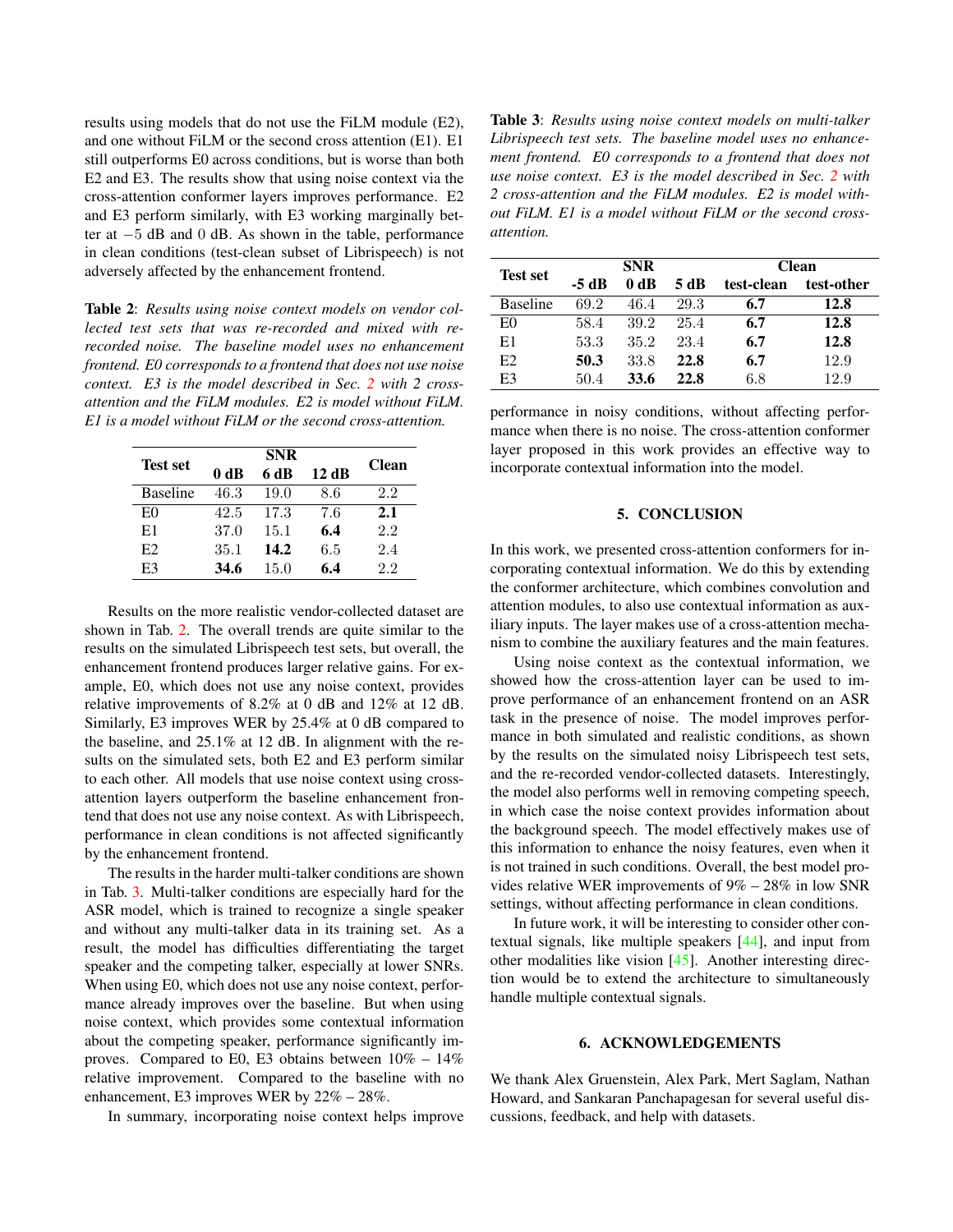## 7. REFERENCES

- <span id="page-6-0"></span>[1] R. Prabhavalkar, K. Rao, T. N. Sainath, B. Li, L. Johnson, and N. Jaitly, "A Comparison of Sequence-to-Sequence Models for Speech Recognition," in *Proc. Interspeech*, 2017.
- <span id="page-6-1"></span>[2] E. Battenberg, J. Chen, R. Child, A. Coates, Y. G. Y. Li, H. Liu, S. Satheesh, A. Sriram, and Z. Zhu, "Exploring Neural Transducers for End-to-end Speech Recognition," in *Proc. ASRU*, 2017.
- <span id="page-6-2"></span>[3] T. Hori, S. Watanabe, Y. Zhang, and W. Chan, "Advances in Joint CTC-Attention Based End-to-End Speech Recognition with a Deep CNN Encoder and RNN-LM," in *Proc. Interspeech*, 2017.
- <span id="page-6-3"></span>[4] B. Li, A. Gulati, J. Yu, T. N. Sainath, C.-. Chiu, A. Narayanan, S.-Y. Chang, et al., "A better and faster end-to-end model for streaming ASR," in *Proc. ICASSP*, 2021.
- <span id="page-6-4"></span>[5] S. Mirsamadi and J. HL Hansen, "On multi-domain training and adaptation of end-to-end RNN acoustic models for distant speech recognition," in *Proc. Interspeech*, 2017.
- <span id="page-6-5"></span>[6] D. Hakkani-Tür, G. Tür, A. Celikyilmaz, Y-N. Chen, J. Gao, L. Deng, and Y.-Y. Wang, "Multi-domain joint semantic frame parsing using bi-directional RNN-LSTM," in *Proc. Interspeech*, 2016.
- <span id="page-6-6"></span>[7] A. Narayanan, A. Misra, K. C. Sim, G. Pundak, A. Tripathi, M. Elfeky, P. Haghani, T. Strohman, and M. Bacchiani, "Toward Domain-Invariant Speech Recognition via Large Scale Training," in *Proc. of SLT*, 2018.
- <span id="page-6-7"></span>[8] C. Kim, A. Misra, K. Chin, T. Hughes, A. Narayanan, T. Sainath, and M. Bacchiani, "Generation of largescale simulated utterances in virtual rooms to train deep-neural networks for far-field speech recognition in Google Home," in *Proc. Interspeech*, 2017.
- <span id="page-6-8"></span>[9] D. S. Park, W. Chan, Y. Zhang, C.-C. Chiu, B. Zoph, E. D. Cubuk, and Q. V. Le, "SpecAugment: A simple data augmentation method for automatic speech recognition," *Proc. Interspeech*, 2019.
- <span id="page-6-9"></span>[10] I. Medennikov, Y. Y. Khokhlov, A. Romanenko, D. Popov, N. A. Tomashenko, I. Sorokin, and A. Zatvornitskiy, "An investigation of mixup training strategies for acoustic models in ASR," in *Proc. Interspeech*, 2018.
- <span id="page-6-10"></span>[11] J. Barker, R. Marxer, E. Vincent, and S. Watanabe, "The third CHiME speech separation and recognition challenge: Analysis and outcomes," *Computer Speech & Language*, vol. 46, pp. 605–626, 2017.
- <span id="page-6-11"></span>[12] J. Barker, S. Watanabe, E. Vincent, and J. Trmal, "The fifth CHiME speech separation and recognition challenge: Dataset, task and baselines," in *Proc. Interspeech*, 2018.
- <span id="page-6-12"></span>[13] J. Li, L. Deng, Y. Gong, and R. Haeb-Umbach, "An overview of noise-robust automatic speech recognition," *IEEE/ACM Transactions on Audio, Speech, and Language Processing*, vol. 22, pp. 745–777, 2014.
- <span id="page-6-13"></span>[14] S. Chen, Y. Wu, Z. Chen, J. Wu, J. Li, T. Yoshioka, C. Wang, S. Liu, and M. Zhou, "Continuous speech separation with conformer," in *Proc. ICASSP*, 2021.
- <span id="page-6-14"></span>[15] Y. Luo and N. Mesgarani, "Tasnet: time-domain audio separation network for real-time, single-channel speech separation," in *Proc. ICASSP*, 2018.
- <span id="page-6-15"></span>[16] A. Narayanan and D. L. Wang, "Ideal ratio mask estimation using deep neural networks for robust speech recognition," in *Proc. ICASSP*, 2013.
- <span id="page-6-16"></span>[17] J. Wang, M. W. Y. Lam, D. Su, and D. Yu, "Tune-in: Training under negative environments with interference for attention networks simulating cocktail party effect," in *Proc. AAAI*, 2021.
- <span id="page-6-17"></span>[18] M. Tagliasacchi, Y. Li, K. Misiunas, and D. Roblek, "Seanet: A multi-modal speech enhancement network," in *Proc. Interspeech*, 2020.
- <span id="page-6-18"></span>[19] M. L. Seltzer, D. Yu, and Y.-Q. Wang, "An investigation of deep neural networks for noise robust speech recognition," in *Proc. ICASSP*, 2013.
- <span id="page-6-19"></span>[20] Y. A. Huang, T. Z. Shabestary, and A. Gruenstein, "Hotword cleaner: dual-microphone adaptive noise cancellation with deferred filter coefficients for robust keyword spotting," in *Proc. ICASSP*, 2019.
- <span id="page-6-20"></span>[21] Q. Wang, H. Muckenhirn, K. Wilson, P. Sridhar, Z. Wu, J. R. Hershey, R. A. Saurous, R. J. Weiss, Y. Jia, and I. L. Moreno, "VoiceFilter: Targeted voice separation by speaker-conditioned spectrogram masking," in *Proc. Interspeech*, 2019.
- <span id="page-6-21"></span>[22] Q Wang, I. L. Moreno, M. Saglam, K. Wilson, A. Chiao, R. L., Yanzhang He, Wei Li, Jason Pelecanos, Marily Nika, and Alexander Gruenstein, "VoiceFilter-Lite: Streaming targeted voice separation for on-device speech recognition," in *Proc. Interspeech*, 2020.
- <span id="page-6-22"></span>[23] A. Narayanan and D. L. Wang, "Improving robustness of deep neural network acoustic models via speech separation and joint adaptive training," *IEEE/ACM Transactions on Audio, Speech, and Language Processing*, vol. 23, pp. 92–101, 2015.